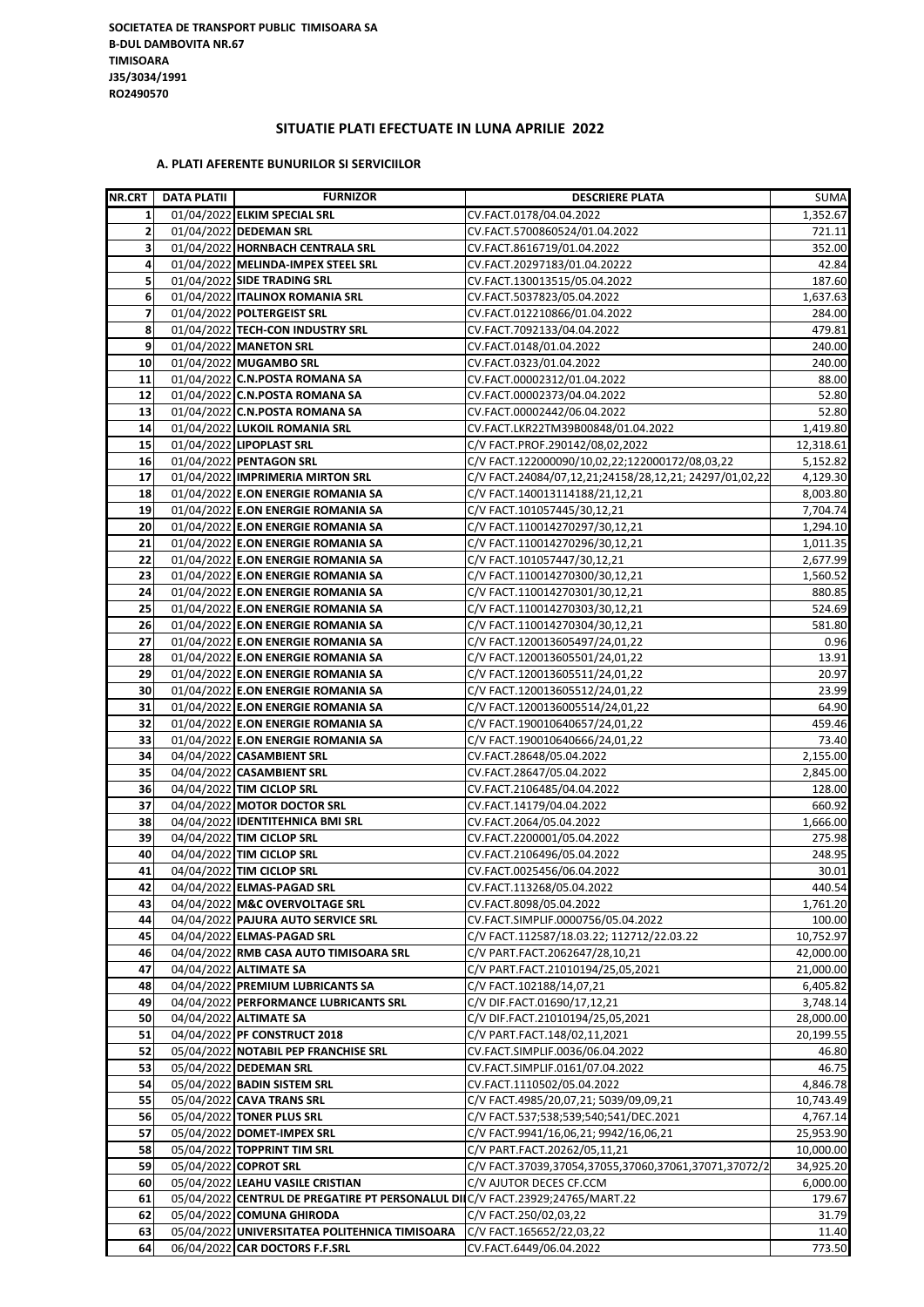| 65  |                            | 06/04/2022 CANTON DISTRIBUTION SRL                                           | CV.FACT.26310/07.04.2022                              | 139.00    |
|-----|----------------------------|------------------------------------------------------------------------------|-------------------------------------------------------|-----------|
| 66  |                            | 06/04/2022 PROMETHEUS TRADE SRL                                              | CV.FACT.1224/07.04.2022                               | 1,544.00  |
| 67  |                            | 06/04/2022 HORNBACH CENTRALA SRL                                             | CV.FACT.8636433/07.04.2022                            | 593.04    |
| 68  |                            | 06/04/2022 ROUMASPORT SRL                                                    | CV.FACT.026406/11.04.2022                             | 449.98    |
| 69  |                            | 06/04/2022 MUNAX SRL                                                         | CV.FACT.2270101091/08.04.2022                         | 2,226.54  |
| 70  |                            | 06/04/2022 CANAMAR SRL                                                       | CV.FACT.26849/29.03.2022                              | 1,687.10  |
| 71  |                            | 06/04/2022 BOER DORICA                                                       | DP.20/06.04.2022-CV.RESTITUIRE PORTOFEL ELECTRONIC E  | 22.50     |
| 72  |                            | 06/04/2022 COMANDOR SRL                                                      | C/V FACT.202110005/08,12,21                           | 6,247.50  |
| 73  |                            | 06/04/2022 SPYSHOP SRL                                                       | C/V FACT.208831/26,07,21                              | 3,632.85  |
| 74  |                            | 06/04/2022 ALTIMATE SA                                                       | C/V FACT.21010400/08,10,2021                          | 1,958.84  |
|     |                            |                                                                              |                                                       |           |
| 75  |                            | 06/04/2022 PARTENER SRL                                                      | C/V FACT.PROF.2400007766/05,04,22                     | 861.00    |
| 76  | 06/04/2022 CTCE            |                                                                              | C/V FACT.143460/21,03,22                              | 160.08    |
| 77  |                            | 06/04/2022 CAMERA DE COMERT SI INDUSTRIE                                     | C/V FACT.22144/01,03,22                               | 350.00    |
| 78  |                            | 06/04/2022 COMPANY DATA SRL                                                  | C/V FACT.13262/01,03,22                               | 238.00    |
| 79  |                            | 06/04/2022 CONSULTANT AA BROKER DE ASIGURARE SRC/V RATA 11 CASCO AUTOTURISME |                                                       | 5,046.60  |
| 80  |                            | 06/04/2022 CONSULTANT AA BROKER DE ASIGURARE SRC/V RATA 1 CASCO VAPOARE      |                                                       | 6,748.00  |
| 81  |                            | 06/04/2022 BONIPLAST COMERCIAL SRL                                           | C/V FACT.PROF.0045/06,04,2022                         | 8,758.40  |
| 82  |                            | 06/04/2022 CASA OGLINZII SRL                                                 | C/V FACT.3538/06,04,2022                              | 2,664.00  |
| 83  |                            | 06/04/2022 MUNICIPIUL TIMISOARA                                              | C/V TAXA JUDICIARA TIMBRU DOS.17397/325/2020          | 55.00     |
| 84  |                            | 07/04/2022 ROLLING SRL                                                       | CV.FACT.648320/07.04.2022                             |           |
|     |                            |                                                                              |                                                       | 181.08    |
| 85  |                            | 07/04/2022 ROLLING SRL                                                       | CV.FACT.648319/07.04.2022                             | 1,200.00  |
| 86  |                            | 07/04/2022 SIDE TRADING SRL                                                  | CV.FACT.130013857/08.04.2022                          | 445.83    |
| 87  |                            | 07/04/2022 DEDEMAN SRL                                                       | CV.FACT.SIMPLIF.0041/08.04.2022                       | 157.40    |
| 88  |                            | 07/04/2022 EXPERT TOOLS SRL                                                  | CV.FACT.0142124/07.04.2022                            | 160.00    |
| 89  |                            | 07/04/2022 BUBURUZE EXPEDITII SRL                                            | CV.FACT.586/08.04.2022                                | 29.75     |
| 90  |                            | 07/04/2022 MELINDA-IMPEX STEEL SRL                                           | CV.FACT.20297289/11.04.2022                           | 993.17    |
| 91  |                            | 07/04/2022 ITALINOX ROMANIA SRL                                              | CV.FACT.5037863/12.04.2022                            | 1,637.06  |
| 92  |                            | 07/04/2022 BLUE SYS TECHNOLOGIES SRL                                         | CV.FACT.04512/12.04.2022                              | 155.00    |
| 93  |                            | 07/04/2022 C.N.POSTA ROMANA SA                                               | CV.FACT.00002466/07.04.2022                           | 44.00     |
| 94  |                            |                                                                              |                                                       |           |
|     |                            | 07/04/2022 C.N.POSTA ROMANA SA                                               | CV.FACT.00002497/08.04.2022                           | 73.90     |
| 95  |                            | 07/04/2022 C.N.POSTA ROMANA SA                                               | CV.FACT.00002551/11.04.2022                           | 70.80     |
| 96  |                            | 07/04/2022 C.N.POSTA ROMANA SA                                               | CV.FACT.00002589/12.04.2022                           | 114.40    |
| 97  |                            | 07/04/2022 SPITALUL GEN.CAI FERATE DR.T.SEV.                                 | CV.FACT.6480/28.03.2022                               | 70.00     |
| 98  |                            | 07/04/2022 OLARU LIUBITA                                                     | DP.28/07.04.2022 CV.REST.PORTOFEL ELECTRONIC          | 71.00     |
| 99  |                            | 07/04/2022 ENGIE ROMANIA SA                                                  | C/V CHELTUIELI JUDECATA CF.SENT.342/28,05,2021        | 200.00    |
| 100 |                            | 07/04/2022 RAAL VEST SRL                                                     | C/V FACT.5859/14,03,2022                              | 5,355.00  |
| 101 |                            | 07/04/2022 ACG FIRST SRL                                                     | C/V FACT.914/01,04,2022                               | 4,046.00  |
| 102 |                            | 07/04/2022 REGIONAL AIR SUPORT SRL                                           | C/V FACT18279/21,09,21                                | 1,359.98  |
| 103 |                            | 07/04/2022 RMB CASA AUTO TIMISOARA SRL                                       | C/V DIF.FACT.2062647/28,10,21                         | 21,814.72 |
|     |                            |                                                                              |                                                       |           |
| 104 |                            | 07/04/2022 STRAFAN BOATS SRL                                                 | C/V FACT.9795/30,03,2022                              | 2,980.00  |
| 105 |                            | 07/04/2022 ALTERSTARTER K.K.F SRL                                            | C/V FACT.6974/24,03,2022                              | 3,498.60  |
| 106 |                            | 07/04/2022 DOMET-IMPEX SRL                                                   | C/V FACT.9972,9986,10026,10030,10031,10061,10067/202  | 34,188.95 |
| 107 |                            | 07/04/2022 IVECO TRUCK SERVICES SRL                                          | C/V PART.FACT.202902405/11,10,21                      | 27,038.17 |
| 108 | 08/04/2022 ILTEX SRL       |                                                                              | CV.FACT.SIMPLIF.0006/08.04.2022                       | 31.00     |
| 109 |                            | 08/04/2022 M&C OVERVOLTAGE SRL                                               | CV.FACT.8115/13.04.2022                               | 785.40    |
| 110 |                            | 08/04/2022 M&C OVERVOLTAGE SRL                                               | CV.FACT.8116/13.04.2022                               | 661.64    |
| 111 |                            | 08/04/2022 TIM CICLOP SRL                                                    | CV.FACT.2200084,85/12.04.2022                         | 145.95    |
| 112 |                            | 08/04/2022 IDENTITEHNICA BMI SRL                                             | CV.FACT.2072/11.04.2022                               | 3,332.00  |
|     |                            |                                                                              |                                                       |           |
| 113 |                            | 08/04/2022 BLUE SYS TECHNOLOGIES SRL                                         | CV.FACT.04497/06.04.2022                              | 600.00    |
| 114 |                            | 08/04/2022 TELEKOM ROMANIA COMMUNICATIONS SAC/V FACT.220100676084/19,01,2022 |                                                       | 5,639.33  |
| 115 |                            | 08/04/2022 TELEKOM ROMANIA COMMUNICATIONS SAC/V FACT.220101599405/19,02,2022 |                                                       | 6,234.96  |
| 116 |                            | 08/04/2022 METALO CHIM DISTRIBUTION SRL                                      | C/V FACT.12283/21,01,22                               | 12,000.00 |
| 117 |                            | 08/04/2022 ALFA STAR IMPEX SRL                                               | C/V FACT.21626,21628,21629,21630,21734,31736/2021     | 13,019.94 |
| 118 |                            | 08/04/2022 PF CONSTRUCT 2018 SRL                                             | C/V PART.FACT.148/02,11,2021                          | 13,000.00 |
| 119 |                            | 11/04/2022 E-XAND CONMSULTING SRL                                            | CV.FACT.0001556/11.04.2022                            | 1,860.00  |
| 120 | 11/04/2022 <b>O.N.R.C.</b> |                                                                              | CV.FACT.SIMPLIF.1003204/11.04.2022                    | 366.00    |
| 121 |                            | 11/04/2022 M&C OVERVOLTAGE SRL                                               | CV.FACT.7885/06.12.2021,7896/10.12.2022               | 3,266.55  |
| 122 |                            | 11/04/2022 PROFLEX VEST SRL                                                  | CV.FACT.21317/26.11.2022;21325/29.11.2021;21423/10.12 | 2,035.90  |
| 123 |                            | 12/04/2022 DEDEMAN SRL                                                       | CV.FACT.SIMPLIF.0133/12.04.2022                       | 195.00    |
|     |                            |                                                                              |                                                       |           |
| 124 |                            | 12/04/2022 FAN COURIER EXPRESS SRL                                           | CV.FACT.SIMPLIF.71022115003/12.04.2022                | 32.49     |
| 125 |                            | 12/04/2022 BUBURUZE EXPEDITII SRL                                            | CV.FACT.587/12.04.2022                                | 29.75     |
| 126 |                            | 12/04/2022 FAN COURIER EXPRESS SRL                                           | CV.FACT.41032500403/13.04.2022                        | 24.40     |
| 127 |                            | 12/04/2022 BLUE SYS TECHNOLOGIES SRL                                         | CV.FACT.04541/12.04.2022                              | 490.00    |
| 128 |                            | 12/04/2022 SIDE TRADING SRL                                                  | CV.FACT.130014183/12.04.2022                          | 640.18    |
| 129 |                            | 12/04/2022 COLOR-METAL SRL                                                   | CV.FACT.12020702/12.04.2022                           | 157.08    |
| 130 |                            | 12/04/2022 INTER CONECTER SRL                                                | CV.FACT.20205726/12.04.2022                           | 3,381.31  |
| 131 |                            | 13/04/2022 MANETON SRL                                                       | CV.FACT.0149/13.04.2022                               | 240.00    |
| 132 |                            | 13/04/2022 MUGAMBO SRL                                                       | CV.FACT.0324/13.04.2022                               | 240.00    |
| 133 |                            | 13/04/2022 C.N.POSTA ROMANA SA                                               | CV.FACT.00002625/13.04.2022                           | 167.20    |
|     |                            |                                                                              |                                                       |           |
| 134 |                            | 13/04/2022 C.N.POSTA ROMANA SA                                               | CV.FACT.00002660/14.04.2022                           | 176.00    |
| 135 |                            | 13/04/2022 C.N.POSTA ROMANA SA                                               | CV.FACT.00002698/15.04.2022                           | 132.00    |
| 136 |                            | 13/04/2022 TIMPOLICE SRL                                                     | CV.FACT.28341/12.04.2022                              | 2,261.00  |
| 137 |                            | 13/04/2022 SIRB MONICA                                                       | DP.46/13.04.2022 CV.REST.PORTOFEL ELECTRONIC          | 148.00    |
| 138 |                            | 13/04/2022 DEDEMAN SRL                                                       | CV.FACT.57002159386/13.04.2022                        | 1,967.80  |
| 139 |                            | 13/04/2022 MACARINA                                                          | CV.FACT.069/29.11.2021                                | 1,023.40  |
|     |                            |                                                                              | CV.FACT.15890/14.04.2022                              | 730.00    |
| 140 |                            | 13/04/2022 GLISSANDO GARDEN CENTER SA                                        |                                                       |           |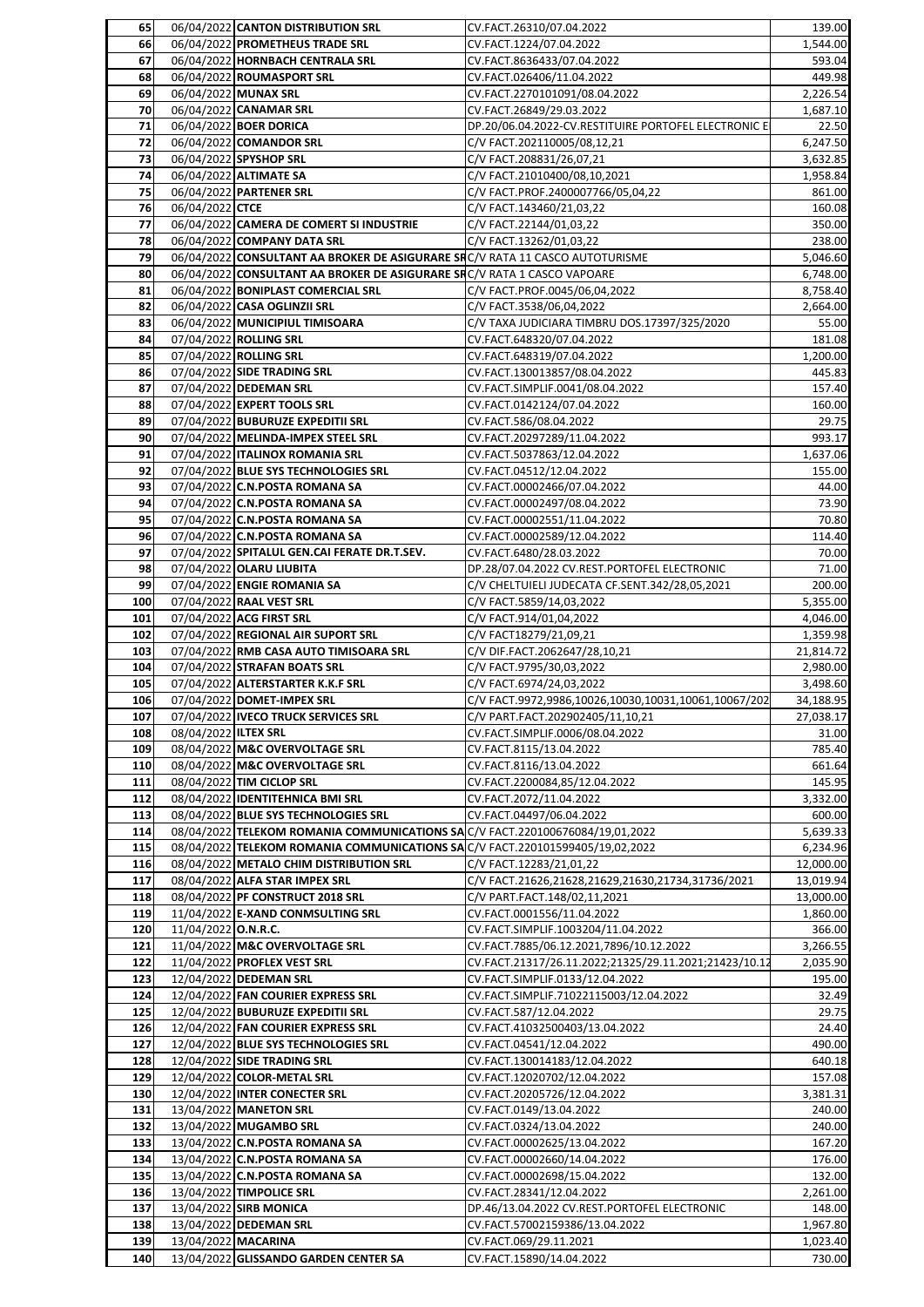| 141        |                      | 13/04/2022 BIROUL ROMAN DE METROLOGIE LEGALA               | CV.FACT.22700164/12.04.2022                                               | 1,193.28               |
|------------|----------------------|------------------------------------------------------------|---------------------------------------------------------------------------|------------------------|
| 142        |                      | 13/04/2022 MELINDA-IMPEX STEEL SRL                         | CV.FACT.20297358/13.04.2022                                               | 92.23                  |
| 143        |                      | 14/04/2022 IDEEA IMPERIAL TIM SRL                          | CV.FACT.5372/21.01.2022                                                   | 3,000.00               |
| 144        |                      | 14/04/2022 PREMIUM LUBRICANTS SA                           | CV.FACT.300957/06.04.2022                                                 | 2,019.76               |
| 145        |                      | 14/04/2022 POLTERGEIST SRL                                 | CV.FACT.122210827/19.04.2022                                              | 382.00                 |
| 146        |                      | 14/04/2022 BADIN SISTEM SRL                                | CV.FACT.1110710/14.04.2022                                                | 78.54                  |
| 147        |                      | 14/04/2022 BADIN SISTEM SRL                                | CV.FACT.1110708/14.04.2022                                                | 487.50                 |
| 148        |                      | 14/04/2022 ADM.BAZINALA DE APA BANAT                       | CV.FACT.214164/19.10.2021,FACT.224566/17.01.2022                          | 358.21                 |
| 149        |                      | 14/04/2022 MANI MAMOO SRL                                  | CV.FACT.147/14.04.2022                                                    | 1,144.85               |
| 150        |                      | 14/04/2022 II.I.TOPALA NICOLAE I.                          | CV.FACT.0023/14.04.2022                                                   | 2,440.00               |
| 151        |                      | 14/04/2022 GAITA IONELA                                    | CV.DP.55/14.04.2022 PORTOF.ELEC.INCARCAT GRESIT                           | 11.00                  |
| 152        |                      | 15/04/2022 CAPITANIA ZONALA GALATI                         | CV.FACT.113196;113197/07.04.2022                                          | 366.06                 |
| 153<br>154 |                      | 15/04/2022 MINISTERUL FINANTELOR REZ.MUN.TM                | CV.FACT.SIMPLIF.10000707508/18.04.2022<br>CV.FACT.28670/15.04.2022        | 200.00<br>5,000.00     |
| 155        |                      | 15/04/2022 CASAMBIENT SRL<br>15/04/2022 LUKOIL ROMANIA SRL | CV.FACT.LKR22TM39B01027/15.04.2022                                        | 1,340.65               |
| 156        |                      | 18/04/2022 C.N.POSTA ROMANA SA                             | CV.FACT.00002753/18.04.2022                                               | 167.20                 |
| 157        |                      | 18/04/2022 SINDICATUL TRANSPORTATORILOR                    | CV.DP.67/18.04.2022 COTIZATIE PART.MARTIE 2022                            | 5,000.00               |
| 158        |                      | 18/04/2022 NOTABIL PEP FRANCHISE SRL                       | CV.FACT.41643/15.04.2022                                                  | 138.00                 |
| 159        |                      | 18/04/2022 LEROY MERLIN ROMANIA SRL                        | CV.FACT.160139750/15.04.2022                                              | 39.00                  |
| 160        |                      | 18/04/2022 DEDEMAN SRL                                     | CV.FACT.57011170719/19.04.2022                                            | 1,336.19               |
| 161        |                      | 18/04/2022 TIM CICLOP SRL                                  | CV.FACT.2200175/19.04.2022                                                | 484.97                 |
| 162        |                      | 18/04/2022 IDENTITEHNICA BMI SRL                           | CV.FACT.2092/19.04.2022                                                   | 2,778.65               |
| 163        |                      | 18/04/2022 M&C OVERVOLTAGE SRL                             | CV.FACT.8128/18.04.2022                                                   | 392.70                 |
| 164        |                      | 18/04/2022 FAN COURIER EXPRESS SRL                         | CV.FACT.SIMPLIF.11092669801/19.04.2022                                    | 24.40                  |
| 165        |                      | 18/04/2022 VELICA MUR COMPANY SRL                          | CV.FACT.22497/18.04.2022                                                  | 294.00                 |
| 166        |                      | 18/04/2022 DTN GROUP COMMERCE SRL                          | CV.FACT.20220583/19.04.2022                                               | 117.57                 |
| 167        |                      | 18/04/2022 KICK DOWN GAS GARAGE SRL                        | CV.FACT.1614/15.04.2022                                                   | 130.00                 |
| 168        |                      | 18/04/2022 M&C OVERVOLTAGE SRL                             | CV.FACT.8140/27.04.2022                                                   | 606.90                 |
| 169        |                      | 18/04/2022 M&C OVERVOLTAGE SRL                             | CV.FACT.8141/27.04.2022                                                   | 656.88                 |
| 170        |                      | 18/04/2022 DEDEMAN SRL                                     | CV.FACT.57011170799/27.04.2022                                            | 1,848.57               |
| 171        |                      | 18/04/2022 IDENTITEHNICA BMI SRL                           | CV.FACT.2098/26.04.2022                                                   | 1,666.00               |
| 172        |                      | 18/04/2022 LEROY MERLIN ROMANIA SRL                        | CV.FACT.160140271/20.04.2022                                              | 83.00                  |
| 173        |                      | 18.04.2022  BUGETUL DE STAT                                | C/V CAM CF.DECL.RECTIFICATIVA                                             | 50.00                  |
| 174        |                      | 19/04/2022 SINDICATUL TRANSPORTATORILOR                    | CV.DP.77/19.04.2022                                                       | 5,000.00               |
| 175        |                      | 19/04/2022 PREMIUM LUBRICANTS SA                           | CV.FACT.300962/07.04.2022                                                 | 3,486.11               |
| 176<br>177 |                      | 19/04/2022 DEDEMAN SRL<br>19/04/2022 DEDEMAN SRL           | CV.FACT.SIMPLIF.0075/20.04.2022<br>CV.FACT.SIMPLIF.0028/20.04.2022        | 120.80<br>286.93       |
| 178        |                      | 19/04/2022 BUBURUZE EXPEDITII SRL                          | CV.FACT.589/20.04.2022                                                    | 39.27                  |
| 179        |                      | 19/04/2022 GLISSANDO GARDEN CENTER SA                      | CV.FACT.16007/20.04.2022                                                  | 225.00                 |
| 180        |                      | 19/04/2022 ITALINOX ROMANIA SRL                            | CV.FACT.5037936/20.04.2022                                                | 745.34                 |
| 181        |                      | 19/04/2022 TIM CICLOP SRL                                  | CV.FACT.286464/26.04.2022                                                 | 71.19                  |
| 182        |                      | 19/04/2022 GROUPAMA ASIGURARI SA                           | C/V RATA I RCA 2022                                                       | 70,464.73              |
| 183        |                      | 19/04/2022 CLEAN CAR SOLUTION SRL                          | C/V PART.FACT.0100/28,03,22                                               | 21,650.00              |
| 184        |                      | 19/04/2022 A&M TEDY TRANSPORT SRL                          | C/V FACT.180/14,04,22                                                     | 14,666.75              |
| 185        |                      | 19/04/2022 COPROT SRL                                      | C/V FACT.37245,244,2 43,242,241, 207,202,195,                             | 128,139.20             |
|            |                      |                                                            | 194,181,180,134, 127,077,076, 075,074,073/2022                            |                        |
| 186        | 19/04/2022 FERMIT SA |                                                            | C/V FACT.48215/19,01,2022                                                 | 11,519.20              |
| 187        |                      | 19/04/2022 INTER CONECTER SRL                              | C/V FACT.20198709,20198147,20198109,20198077/2021                         | 30,332.25              |
| 188        |                      | 19/04/2022 RMB CASA AUTO TIMISOARA SRL                     | C/V FACT.2062862,3171,3172/2021                                           | 35,166.33              |
| 189        |                      | 19/04/2022 RETIM ECOLOGIC SERVICE SA                       | C/V FACT.13062659,660,661,662,663,664/2022                                | 18,122.85              |
| 190        |                      | 20/04/2022 SERVICE FAUR SRL                                | C/V FACT.012858/12,04,2022                                                | 37,675.55              |
| 191        |                      | 20/04/2022 BUGETUL DE STAT                                 | C/V TVA LUNA FEBRUARIE 2022                                               | 69,299.00              |
| 192<br>193 | 20/04/2022 O.N.R.C.  | 20/04/2022 BUGETUL DE STAT                                 | C/V PARTIAL CAM LUNA FEBRUARIE 2022<br>CV.FACT.SIMPLIF.1003521/20.04.2022 | 110,237.00             |
| 194        | 20/04/2022 O.N.R.C.  |                                                            | CV.FACT.SIMPLIF.1003538/20.04.2022                                        | 27.00<br>1,525.00      |
| 195        |                      | 20/04/2022 CASAMBIENT SRL                                  | CV.FACT.28679/20.04.2022                                                  | 5,000.00               |
| 196        |                      | 20/04/2022 CAPITANIA ZONALA TURNU SEVERIN                  | CV.FACT.46603/11.04.2022                                                  | 98.90                  |
| 197        |                      | 20/04/2022 DEDEMAN SRL                                     | CV.FACT.SIMPLIF.0024/26.04.2022                                           | 93.40                  |
| 198        |                      | 20/04/2022 DEDEMAN SRL                                     | CV.FACT.SIMPLIF.0150/28.04.2022                                           | 367.59                 |
| 199        |                      | 20/04/2022 DEDEMAN SRL                                     | CV.FACT.8200545679/26.04.2022                                             | 2,045.31               |
| 200        |                      | 20/04/2022 C.N.POSTA ROMANA SA                             | CV.FACT.00002920/28.04.2022                                               | 8.80                   |
| 201        |                      | 20/04/2022 C.N.POSTA ROMANA SA                             | CV.FACT.00002810/20.04.2022                                               | 176.00                 |
| 202        |                      | 20/04/2022 C.N.POSTA ROMANA SA                             | CV.FACT.00002845/21.04.2022                                               | 8.80                   |
| 203        |                      | 20/04/2022 C.N.POSTA ROMANA SA                             | CV.FACT.00002876/26.04.2022                                               | 176.00                 |
| 204        |                      | 20/04/2022 C.N.POSTA ROMANA SA                             | CV.FACT.00002902/27.04.2022                                               | 70.40                  |
| 205        |                      | 20/04/2022 LINDE GAZ ROMANIA SRL                           | C/V 4400571878,578283,580710,581138,589172,587510,59                      | 6,053.70               |
| 206        |                      | 20/04/2022 BERENZ SPEDITION SRL                            | C/V FACT.1268/15,04,2022                                                  | 176.12                 |
| 207        |                      | 20/04/2022 BLITZ SECURITY SERVICES SRL                     | C/V 2221/16.02.2022; 2222/16.02.2022                                      | 2,350.00               |
| 208        |                      | 20/04/2022 ENDRESS GROUP ROMANIA SRL                       | C/V FACT.5076/01,04,2022                                                  | 2,671.55               |
| 209        |                      | 20/04/2022 FORKLIFT EST SRL                                | C/V FACT.1713/01,11,2021                                                  | 13,387.50              |
| 210        |                      | 20/04/2022 ENA VEST DESIGN TM SRL                          | C/V DIF.FACT.22/18,01,2022                                                | 12,312.50              |
| 211        |                      | 20/04/2022 REGISTRUL AUTO ROMAN RA                         | C/V FACT.241078493/01,04,2022                                             | 1,610.11               |
| 212<br>213 |                      | 20/04/2022 UNI TOOLS SRL<br>20/04/2022 KLEMAT SRL          | C/V FACT.7028160;8246;85528613;9533/2021<br>C/V FACT.2022                 | 11,391.63<br>19,146.63 |
| 214        |                      | 20/04/2022 COMANDOR SRL                                    | C/V FACT.202200584/12,01,2022                                             | 6,742.54               |
|            |                      |                                                            |                                                                           |                        |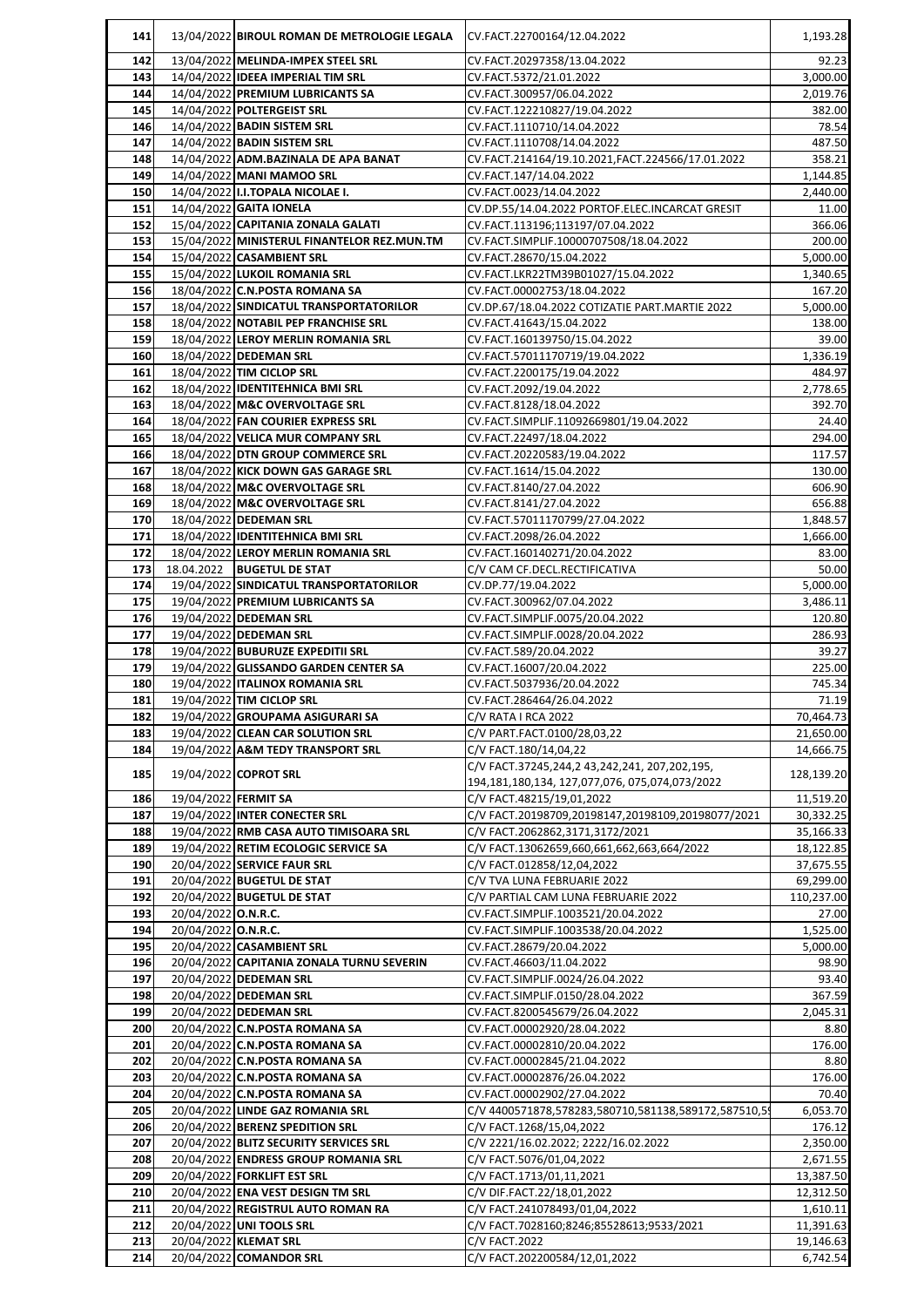| 215        |                     | 20/04/2022 PF CONSTRUCT 2018 SRL                                        | C/V PART.FACT.148/02,11,2021                                           | 20,000.00             |
|------------|---------------------|-------------------------------------------------------------------------|------------------------------------------------------------------------|-----------------------|
| 216        |                     | 20/04/2022 BULETIN DE INFORMARE SRL                                     | C/V FACT.17/28,02,2022                                                 | 2,000.00              |
| 217        |                     | 21/04/2022 ELKIM SPECIAL SRL                                            | CV.FACT.0190/20.04.2022                                                | 2,355.01              |
| 218        |                     | 21/04/2022 CROMA SRL                                                    | CV.FACT.0065067/21.04.2022                                             | 291.00                |
| 219<br>220 |                     | 21/04/2022 SIDE TRADING SRL<br>21/04/2022 FAN COURIER EXPRESS SRL       | CV.FACT.130015187/26.04.2022<br>CV.FACT.SIMPLIF.11162604401/26.04.2022 | 69.10<br>138.04       |
| 221        |                     | 21/04/2022 AUTOSAFE TY INNOVATION SRL                                   | CV.FACT.4789/21.04.2022                                                | 2,239.96              |
| 222        |                     | 21/04/2022 LUKOIL ROMANIA SRL                                           | CV.FACT.LKR22TM39B01126/26.04.2022                                     | 1,800.72              |
| 223        |                     | 21/04/2022 CAPITANIA ZONALA TURNU SEVERIN                               | CV.FACT.46607/11.04.2022                                               | 98.90                 |
| 224        |                     | 21/04/2022 VENTER LORENA RAMONA                                         | CV.DP.115/21.04.2022 REST.PORTOF.ELECTRONIC                            | 52.50                 |
| 225        |                     | 21/04/2022 IOVAN ADINA                                                  | CV.DP.116/21.04.2022 REST.AB.GEN.30 ZILE                               | 130.00                |
| 226        |                     | 21/04/2022 BUGETUL DE STAT                                              | C/V DIF. CAM LUNA FEBRUARIE 2022                                       | 34,520.00             |
| 227        |                     | 21/04/2022 ADMINISTRATIA FONDULUI DE MEDIU                              | C/V FOND DE MEDIU MARTIE 2022                                          | 2.00                  |
| 228        |                     | 21/04/2022 BIROUL LOCAL DE EXPERTIZE TEHNICE TM                         | C/V ONORARIU PROVIZORIU IN DOS.3061/30/2019 EXP.UNT                    | 1,500.00              |
| 229        |                     | 21/04/2022 ALFA STAR IMPEX SRL                                          | C/V FACT.2021                                                          | 17,618.84             |
| 230        |                     | 21/04/2022 LOGOS CONSULTING SRL                                         | C/V FACT.3775/29,11,21                                                 | 1,190.00              |
| 231        |                     | 21/04/2022 INFORM MEDIA PRESS SRL                                       | C/V FACT.1790/29,11,21                                                 | 1,190.00              |
| 232        |                     | 21/04/2022 FOUR MEDIA SRL                                               | C/V FACT.1956/05,11,21                                                 | 1,190.00              |
| 233<br>234 |                     | 21/04/2022 COLTERM SA<br>21/04/2022 EXPLOMED SA                         | C/V FACT.9024/11,02,2021<br>C/V DIF.FACT.22015/20,12,2021              | 10,878.16             |
| 235        |                     | 21/04/2022 DERATIM TIMIS SRL                                            | C/V FACT.7691/02,06,2021                                               | 13,000.00<br>3,094.00 |
| 236        |                     | 21/04/2022 FOERCH SRL                                                   | C/V FACT.97328/21,09,2021                                              | 9,422.90              |
| 237        |                     | 21/04/2022 DOMET-IMPEX SRL                                              | C/V FACT.10068,10072,10073,10080,10081,10092,10093/2                   | 12,249.87             |
| 238        |                     | 21/04/2022 PF CONSTRUCT 2018 SRL                                        | C/V PART.FACT.148/02,11,2021                                           | 10,000.00             |
| 239        |                     | 21/04/2022 CLEAN CAR SOLUTION SRL                                       | C/V DIF.FACT.0100/28,03,22                                             | 20,000.00             |
| 240        |                     | 21/04/2022 KLEMAT SRL                                                   | C/V FACT.58695,58689,58687/2022                                        | 5,598.95              |
| 241        |                     | 21/04/2022 EURO TRUCK SRL                                               | C/V FACT.244,245/08,10,2021                                            | 18,671.10             |
| 242        |                     | 21/04/2022 AUTO DAMARO SERVICE SRL                                      | C/V FACT.1173,1194,1232,1260,1261,1262/2021                            | 11,314.46             |
| 243        |                     | 26/04/2022 M&C OVERVOLTAGE SRL                                          | CV.FACT.8140/27.04.2022                                                | 606.90                |
| 244        |                     | 26/04/2022 M&C OVERVOLTAGE SRL                                          | CV.FACT.8141/27.04.2022                                                | 656.88                |
| 245        |                     | 26/04/2022 DEDEMAN SRL                                                  | CV.FACT.57011170799/27.04.2022                                         | 1,848.57              |
| 246        |                     | 26/04/2022 IDENTITEHNICA BMI SRL                                        | CV.FACT.2098/26.04.2022                                                | 1,666.00              |
| 247<br>248 |                     | 26/04/2022 LEROY MERLIN ROMANIA SRL<br>26/04/2022 SERV REPARATII DIV.   | CV.FACT.160140271/20.04.2022<br>CV FCAT.2371/20,04,2022                | 83.00<br>17,136.00    |
| 249        |                     | 26/04/2022 CLEAN CAR SOLUTION SRL                                       | CV PARTIAL FACTURA 103/05,04,2022                                      | 20,000.00             |
| 250        |                     | 26/04/2022 PILKINGTON AUTOMOTIVE ROMANIA SA                             | CV FACT.840398430,840398447,840399742,840399743,840                    | 9,346.98              |
| 251        |                     | 26/04/2022 RMB CASA AUTO TIMISOARA SRL                                  | CV FACT.2063173,2063399,2063400,2063401,2063402,206                    | 40,904.57             |
| 252        |                     | 26/04/2022 LEANCA ADRIAN                                                | CV AJUTOR DECES CONFORM CCM                                            | 6,000.00              |
| 253        |                     | 26/04/2022 IDEEA IMPERIAL TIM SRL                                       | CV PARTIAL FACT.5372,5389,PARTIAL 5506/2022                            | 7,090.34              |
| 254        |                     | 26/04/2022 WUNDER HAFF                                                  | CV FACTURA 259891/07,05,2021                                           | 3,984.00              |
| 255        |                     | 26/04/2022 DANTE INTERNATIONAL SA                                       | CV FACTURA 229204426860/09,02,2022                                     | 3,299.99              |
| 256        |                     | 27/04/2022 COTIDIAN KLASICO SRL                                         | CV PARTIAL FACT.1803/12,04,2022                                        | 5,000.00              |
| 257        |                     | 27/04/2022 UTILBET SRL                                                  | CV FACTURA 102422/18,04,2022                                           | 5,236.00              |
| 258<br>259 |                     | 27/04/2022 REGIONAL AIR SUPORT SRL<br>27/04/2022 CLEAN CAR SOLUTION SRL | CV FACTURA PROFORMA 1261/26,04,2022<br>C/V DIF.FACT.103/05,04,2022     | 1,378.00<br>21,650.00 |
| 260        |                     | 27/04/2022 MANETON SRL                                                  | CV.FACT.0150/27.04.2022                                                | 240.00                |
| 261        |                     | 27/04/2022 MUGAMBO SRL                                                  | CV.FACT.0325/27.04.2022                                                | 240.00                |
| 262        |                     | 27/04/2022 BOBUL DE GRIU SRL                                            | CV.FACT.84/27.04.2022                                                  | 350.00                |
| 263        | 27/04/2022 O.N.R.C. |                                                                         | CV.FACT.SIMPLIF.1003686/28.04.2022                                     | 122.00                |
| 264        |                     | 27/04/2022 TONER PLUS SRL                                               | CV.FACT.0030/17.01.2022                                                | 2,051.56              |
| 265        |                     | 27/04/2022 TONER PLUS SRL                                               | CV.FACT.0031/17.01.2022                                                | 1,499.40              |
| 266        |                     | 27/04/2022 DEDEMAN SRL                                                  | CV.FACT.SIMPLIF.0041/27.04.2022                                        | 124.80                |
| 267        |                     | 27/04/2022 COLOR-METAL SRL                                              | CV.FACT.12020913/27.04.2022                                            | 734.87                |
| 268        |                     | 27/04/2022 BUBURUZE EXPEDITII SRL<br>27/04/2022 DANTE INTERNATIONAL SA  | CV.FACT.591/28.04.2022                                                 | 29.75                 |
| 269<br>270 |                     | 27/04/2022 KICK DOWN GAS GARAGE SRL                                     | CV.FACT.239100801723/27.04.2022<br>CV.FACT.1657/27.04.2022             | 228.96<br>1,313.00    |
| 271        |                     | 28/04/2022 MOTU MIC SRL                                                 | CV.FACT.2438/28.04.2022                                                | 1,650.00              |
| 272        |                     | 28/04/2022 MELINDA-IMPEX STEEL SRL                                      | CV.FACT.20297543/29.04.2022                                            | 1,713.60              |
| 273        | 28/04/2022 AURA SA  |                                                                         | CV.FACT.221300/28.04.2022                                              | 708.05                |
| 274        |                     | 28/04/2022 GALLPRINT SRL                                                | CV.FACT.0275774/28.04.2022                                             | 254.00                |
| 275        |                     | 28/04/2022 CONEX ELECTRONIC SRL                                         | CV.FACT.16037/27.04.2022                                               | 680.00                |
| 276        |                     | 28/04/2022 TIM CICLOP SRL                                               | CV.FACT.2200240/26.04.2022                                             | 405.98                |
| 277        |                     | 28/04/2022 LUKOIL ROMANIA SRL                                           | CV.FACT.SIMPLIF.24/29.04.2022                                          | 173.15                |
| 278        |                     | 28/04/2022 LUKOIL ROMANIA SRL                                           | CV.FACT.SIMPLIF.23/29.04.2022                                          | 34.63                 |
| 279        |                     | 28/04/2022 IDENTITEHNICA BMI SRL                                        | CV.FACT.2105/29.04.2022                                                | 3,332.00              |
| 280<br>281 |                     | 28/04/2022 C.N.POSTA ROMANA SA<br>28/04/2022 C.N.POSTA ROMANA SA        | CV.FACT.00007633/29.04.2022<br>CV.FACT.00007634/29.04.2022             | 54.00<br>25.00        |
| 282        |                     | 28/04/2022 M&C OVERVOLTAGE SRL                                          | CV.FACT.7886/06.12.2021                                                | 1,300.00              |
| 283        |                     | 28/04/2022 INCREMENTAL SRL                                              | C/V FACT.536567,01/20,12,2021                                          | 1,957.63              |
| 284        |                     | 28/04/2022 PROFLEX VEST SRL                                             | C/V FACT.902/2021,21576,21645/2022                                     | 2,507.85              |
| 285        |                     |                                                                         | C/V FACT.760275,276,277,283,648125,126,760387,388,391                  | 4,960.38              |
| 286        |                     | 28/04/2022 ROLLING SRL                                                  |                                                                        |                       |
|            |                     | 28/04/2022 TACHONAN SERVICE SRL                                         | C/V FACT.16872/07,04,2022                                              | 280.00                |
| 287        |                     | 28/04/2022 TENQ ONLINE SRL                                              | C/V FACT.33467/31,03,2022                                              | 307.78                |
| 288        |                     | 28/04/2022 PEHA CONSTRUCT SRL                                           | C/V FACT.16190/24,02,2022                                              | 445.00                |
| 289<br>290 |                     | 28/04/2022 IMPRIMERIA MIRTON SRL<br>28/04/2022 FOR OFFICE SRL           | C/V FACT.24575/15,04,2022<br>C/V FACT.25100/06,04,2022                 | 464.10<br>564.51      |